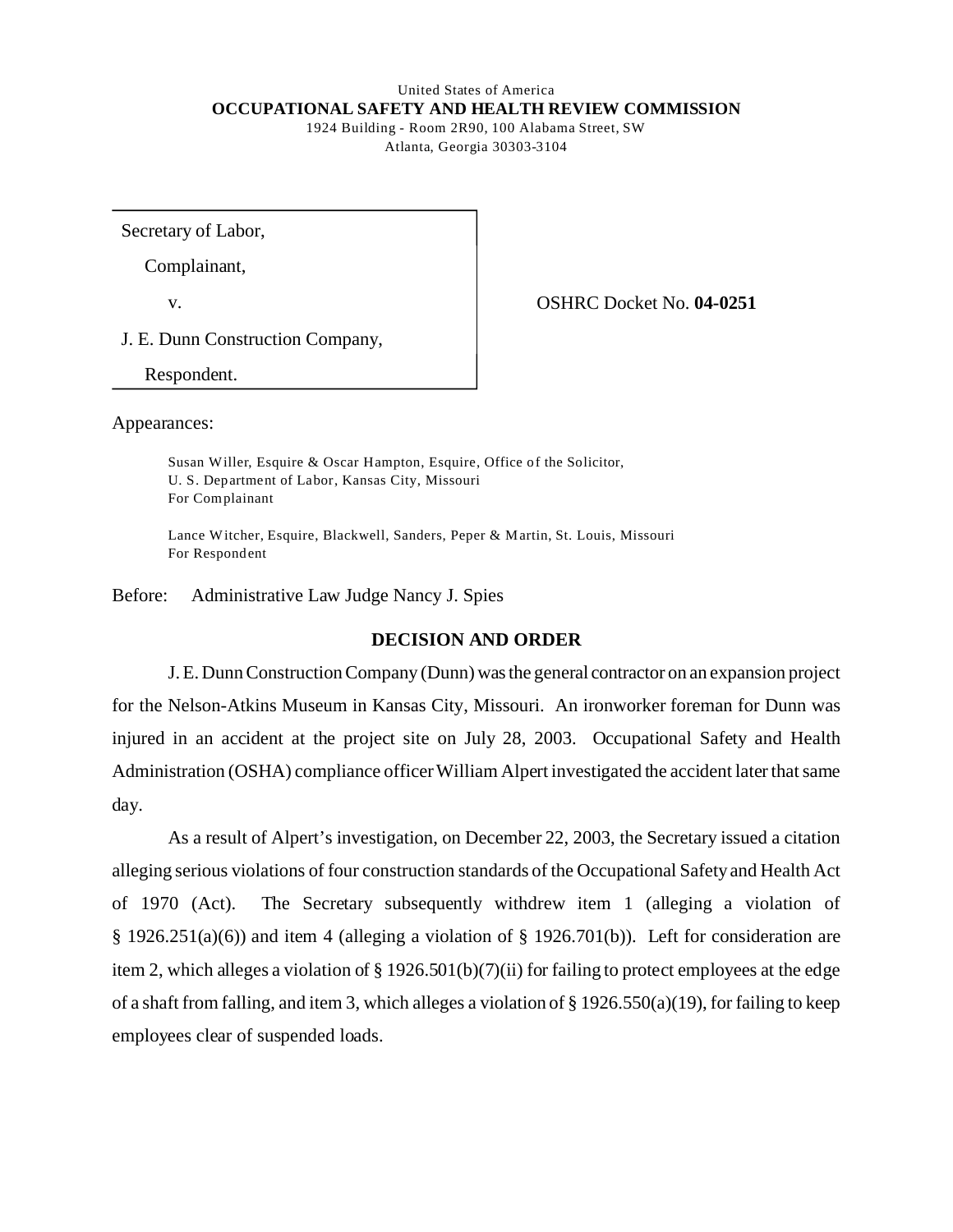The case went to hearing on October 12 and 13, 2004, in Kansas City, Missouri. The parties have filed post-hearing briefs. Dunn argues that it was in compliance with § 1926.501(b)(7)(ii), and that compliance with §  $1926.550(a)(19)$  was infeasible and created a greater hazard.

For the reasons more fully discussed below, items 2 and 3 are vacated.

## **Background**

On July 28, 2003, a crew of Dunn ironworkers was setting rebar mats for an elevator shaft at an expansion of the Nelson-Atkins Museum. The elevator was being constructed in an excavation approximately 20 feet deep on the north side of the project. The shaft was 20 feet long and 17 feet wide (Exh. C-2; Tr. 47). Dunn's crew consisted of foreman Roger Howard and ironworker journeymen Nate Hurley and Wayne Wells. The crew arrived an hour early that day, at 6:00 a.m., to set the remaining rebar mats (Tr. 23).

To set a rebar mat, the crew worked with an 180 foot tall tower crane that would raise, move, and lower the mat into the excavation. The mats used by Dunn were 36 feet long by 20 feet wide, and weighed 3,000 to 3,500 pounds. After a mat was lowered into the excavation, the crew would tie it to the wall forms that were already installed in the shaft. After the crew completed setting the rebar mats, the carpenters would set the wall forms for the outside elevator walls. The concrete would then be poured between the wall forms. The rebar mats would provide support once the concrete set. On the morning of July 28, two rebar mats had been set in the excavation, with six remaining mats to be set by Dunn's crew (Tr. 19-20, 193).

Howard, Hurley, and Wells rigged the crane to the mat designated for the east elevator wall. The crane operator, Terry Pierce, raised the mat so that it was hanging vertically. Foreman Howard then sent Wells down to the lower portion of the excavation so that he could climb inside the wall forms to guide the mat into place once it was moved over the excavation. Pierce operated the crane to move the mat southeast toward the northern corner of the excavation. Howard and Hurley walked with the mat 5 to 15 feet, using their hands to steady and maneuver it around various obstacles, including a set of concrete deadmen and pipe braces at the northern corner of the shaft (Tr. 23, 330-333).

Dunn had placed yellow caution tape around the excavation, approximately 6 feet from the edge. Howard was at the leading edge (the east side) of the rebar mat. When he reached the caution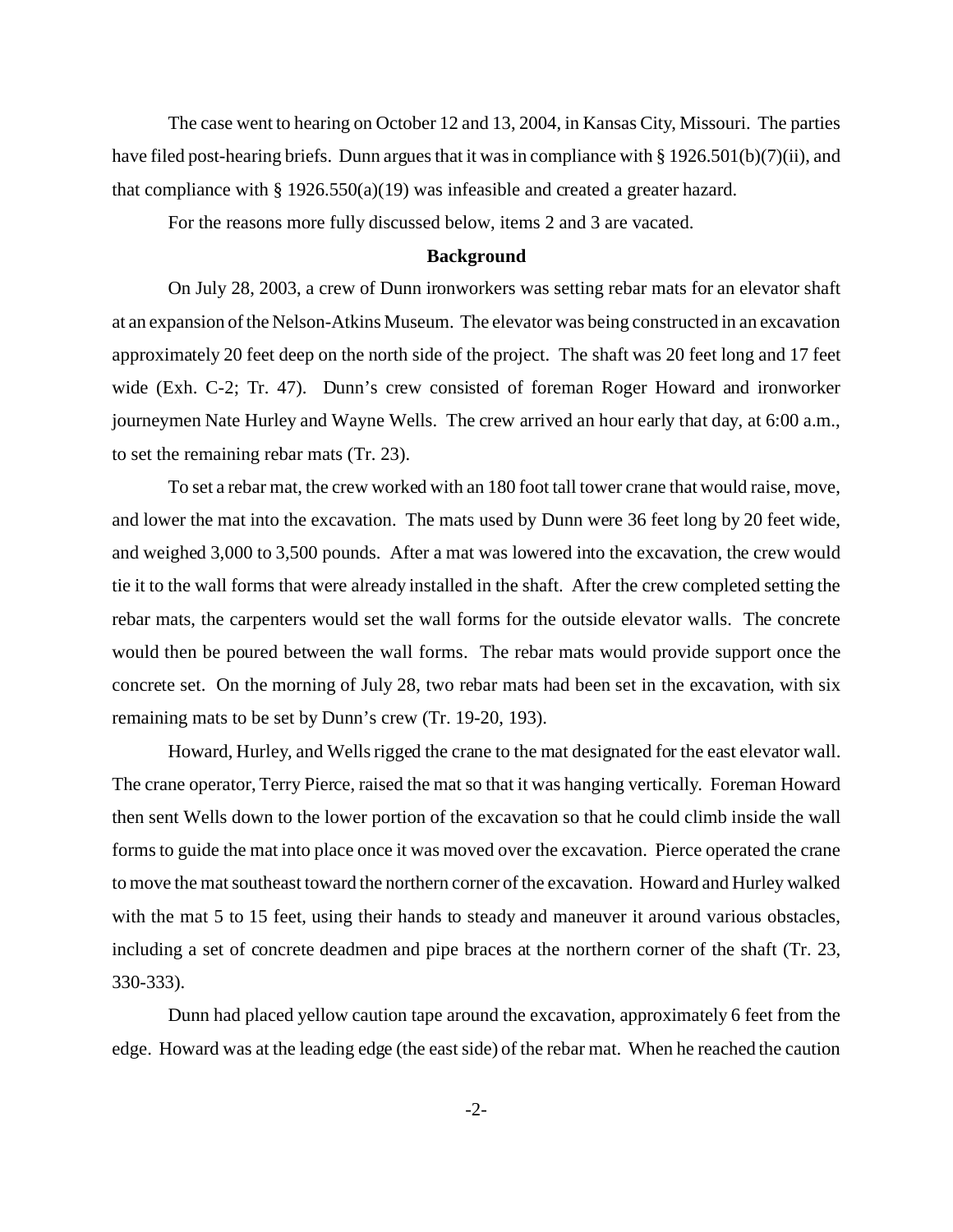tape, he turned to see if Wells had climbed up inside the wall forms in the shaft. At this point, the suspended load failed, causing the mat to swing around and strike Howard, pushing him through the caution tape and into the 20-foot deep excavation (Tr. 230, 314).

Compliance officer Alpert arrived later that day and investigated the accident. He videotaped, measured, and sketched the area where the accident occurred, and took statements from the employees. Alpert subsequently recommended to the Secretary that Dunn be cited for violating the standards at issue. The Secretary issued the citation on December 22, 2003.

### **DISCUSSION**

## **The Secretary's Burden of Proof**

To prove a violation of an OSHA standard, the Secretary must show by a preponderance of the evidence that (1) the cited standard applies, (2) there was noncompliance with its terms, (3) employees had access to the violative conditions, and (4) the cited employer had actual or constructive knowledge of those conditions.

*Southwestern Bell Telephone Co.,* 19 BNA OSHC 1097, 1098 (No. 98-1748, 2000).

## **Item 2: Alleged Serious Violation of § 1926.501(b)(7)(ii)**

The Secretary alleges that Dunn committed a serious violation of  $\S 1926.501(b)(7)(ii)$ , which provides:

Each employee at the edge of a well, pit, shaft, and similar excavation 6 feet (1.8 m) or more in depth shall be protected from falling by guardrail systems, fences, barricades, or covers.

Dunn does not dispute the standard's applicability to the cited condition. The excavation into which Howard fell was 20 feet deep (Exh. C-5; Tr. 46). Dunn disputes, however, the Secretary's claim that the terms of § 1926.501(b)(7)(ii) were violated. The company argues that the caution tape it placed around the elevator pit is a barricade within the meaning of the standard.

Guardrail systems, fences, and covers all protect employees from falling by providing a physical barrier between the employee and the excavation. The inclusion of the word "barricades" is problematic. The word "barricade" is sufficiently broad to encompass more than one meaning.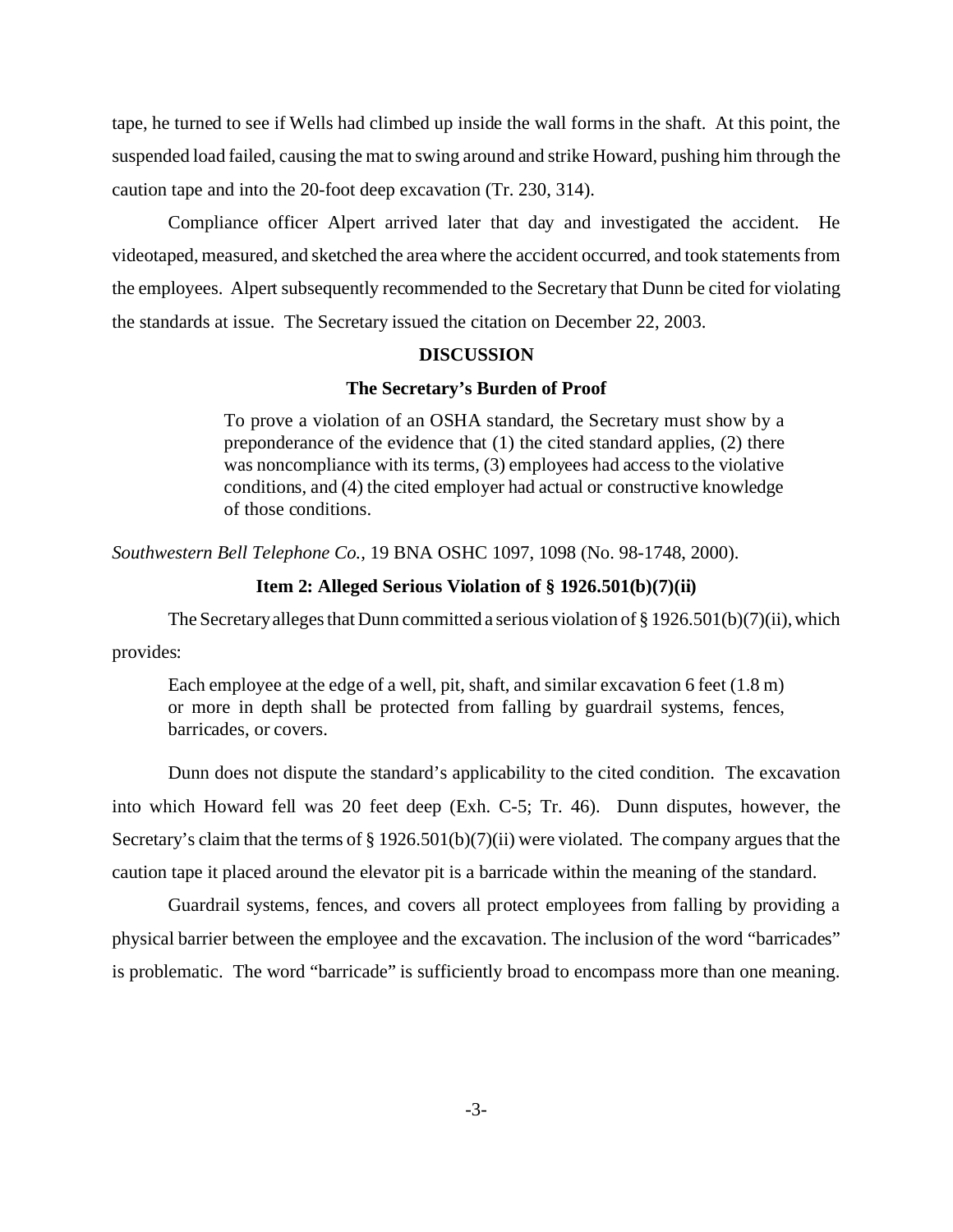"Barricade" is not defined in Subpart M (Fall Protection), where  $\S$  1926.501(b)(7)(ii) is found.<sup>1</sup> While the other three fall protection methods furnish a physical barrier between the employee and the excavation, various Subparts of the OSHA standards indicate that "barricade" can be a visual warning, not necessarily an actual impediment to falling.

Subpart G (Signs, Signals, and Barricades) defines "barricade" in § 1926.203(a) as "an obstruction to deter the passage of persons or vehicles." In Subpart V (Power Transmission and Distribution) at § 1926.960(d) "barricade" is defined as "a physical obstruction such as tapes, screens, or cones intended to warn and limit access to a hazardous area." Section  $1910.269(x)$  of Subpart R (Special Industries), which applies to electric power generation, transmission, and distribution, defines "barricade" as:

A physical obstruction such as tapes, cones, or "A" frame type wood and/or metal structures intended to warn and limit access to a work area.

Section 1926.550(a)(9) of Subpart N (Cranes, Derricks, Hoists, Elevators, and Conveyors) uses "barricaded" as a verb:

Accessible areas within the swing radius of the rear of the rotating superstructure of the crane, either permanently or temporarily mounted, shall be barricaded in such a manner as to prevent an employee from being struck or crushed by the crane.

In an interpretation letter issued on March 10, 2004, available on OSHA's website (www.osha.gov), OSHA responded to a letter inquiring whether caution tape could be used to comply with the requirement to barricade a crane's swing radius. OSHA answered by listing the various definitions of "barricade" found in the Act (mentioned above), and concluding, "Although the definitions vary, they typically describe a device that delineates or warns of a boundary that is not to be crossed" (Exh. R). This interpretation supports Dunn's position.

Dunn's position that a visual marker is sufficient is further bolstered by § 1926.501(b)(7)(i), which states:

> (7) *Excavations.* (i) Each employee at the edge of an excavation 6 feet (1.8m) or more in depth shall be protected from falling by guardrail systems, fences,

<sup>&</sup>lt;sup>1</sup>Subpart M does contain § 1926.502(f)(1)(iv), which refers to "[a] rope, wire, chain, or other barricade," implying that a barricade can be considerably less substantial than a guardrail system, fence, or cover.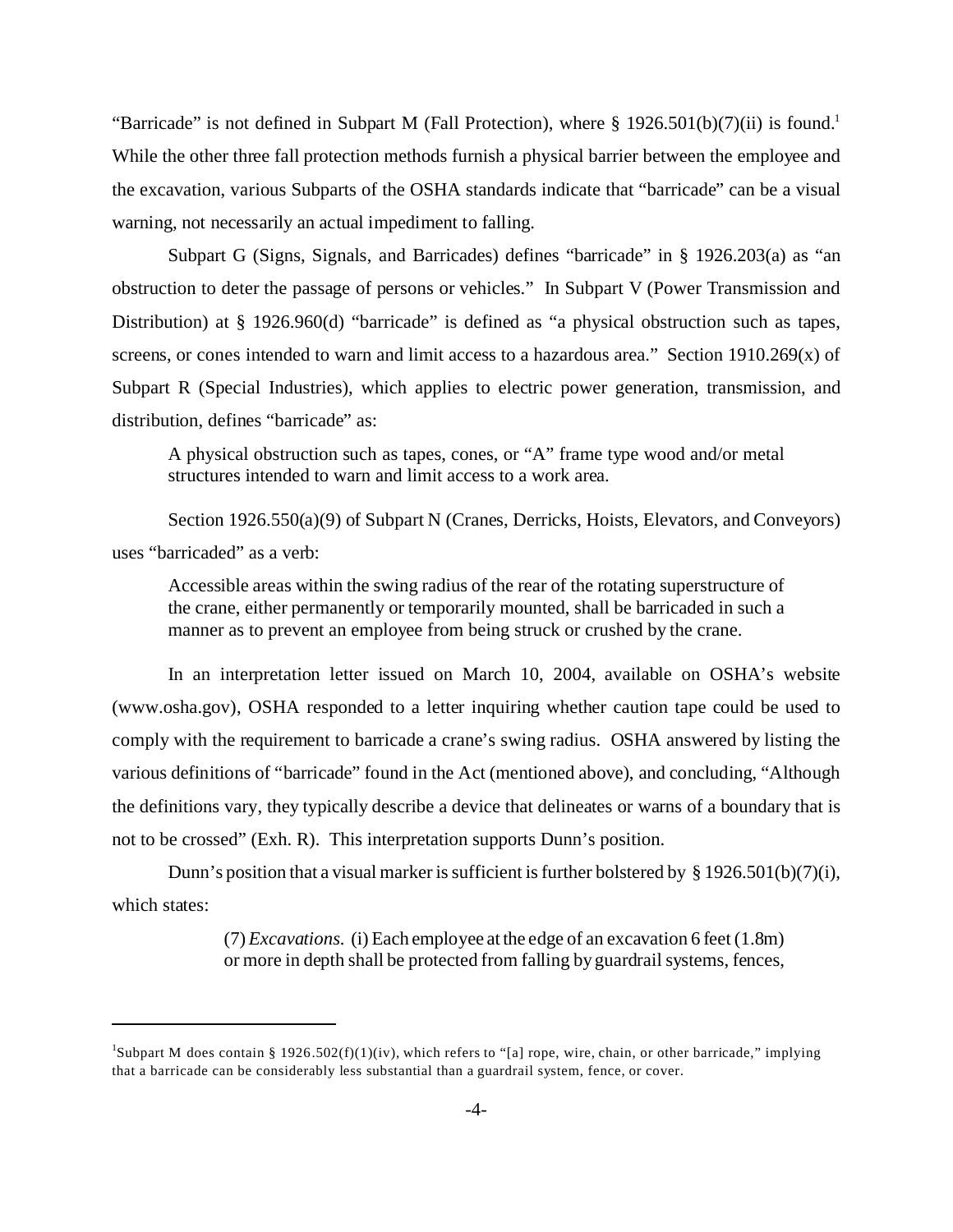or barricades when the excavations *are not readily seen* because of plant growth or other visual barrier.

The language correlates with the sense of the definitions found in other Subparts that "barricade" may delineate a boundary, rather than always constituting a physical impediment against falling.

The Secretary disputes Dunn's argument that caution tape is an acceptable barricade. She claims that definitions under OSHA are not universal in meaning and that employers may not pick and choose which definition they will apply to their circumstances. She also points to the fact that OSHA's original proposal for the standard included "the option to use signs as an alternate means of protection" (59 Fed. Reg. 40,687 (1984)). Since this alternative was removed from the final rule, she argues, the standard intended more than to merely alert employees to the existence of a hazard.

The argument is not persuasive. If the intent of the standard were as the Secretary claims, then "guardrail systems, fences, . . . or covers" would appear to exhaust the appropriate alternatives. "Barricades" must differ in some significant manner from the other devices, or its inclusion in the standard would be redundant. While definitions of words may differ according to their usage, where "barricade" is defined in the standards, its purpose as a visual warning is emphasized. Nowhere is "barricade" defined as a device that blockades an employee's physical access to a hazardous condition. The Secretary has failed to account for the inclusion of the word in her own standard.

Regardless of whether the undersigned considers use of caution tape as a "barricade" to be ill-advised, the standard appears to permit it. This conclusion could not be reached, however, unless other circumstances supported the efficacy of tape in the specific case. Use of caution tape was not ubiquitous on the jobsite. Dunn kept the caution tape taut and in good repair. Deborah Smith was Dunn's safety representative on the museum project (Tr. 405). She testified that Dunn inspected the caution tape daily and immediately replaced it if it became slack or was torn. Dunn trained its employees not to cross the caution tape without first tying off with a harness and lanyard (Tr. 173-174, 313-314). Dunn's policy was to place the caution tape in a perimeter 6 feet from an excavation (Tr. 410-413). If Dunn's employees or the employees of another subcontractor needed to work directly at the edge of the excavation, Dunn took down the caution tape and installed guardrails at the edge (Tr. 179). It is determined that the use of caution tape here constituted a barricade as intended by the standard. Dunn complied with the terms of the cited standard. Item 2 is vacated.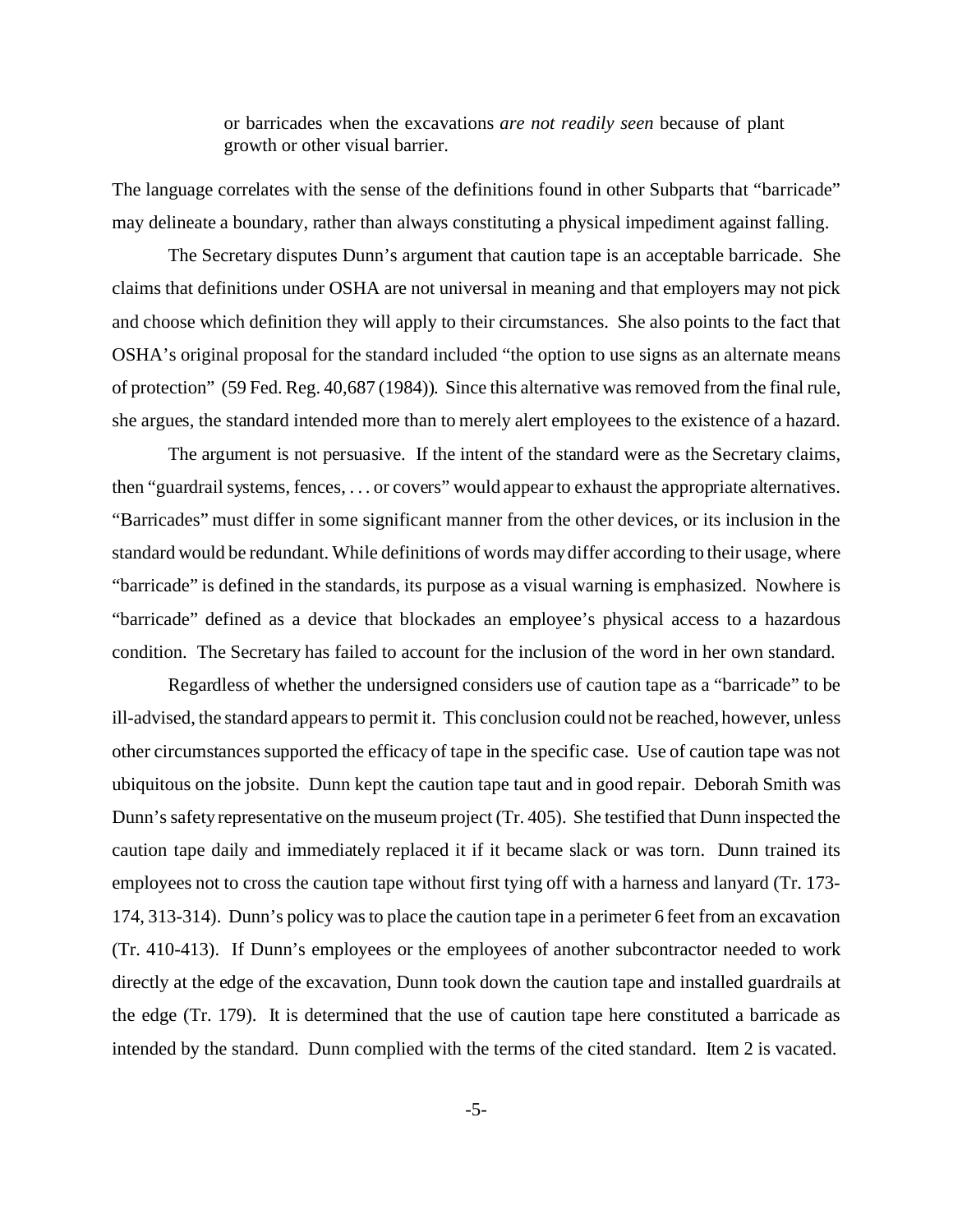### **Item 3: Alleged Serious Violation of § 1926.550(a)(19)**

Section 1926.550(a)(19) provides:

All employees shall be kept clear of loads about to be lifted and of suspended loads.

Dunn does not deny that the Secretary presented a *prima facie* case establishing that it violated § 1926.550(a)(19). The standard applies to the suspended rebar mat at issue. Two employees guided the mat by hand, and thus were not "kept clear" of the load. These employees were exposed to the hazard of being struck or crushed by the load if it failed. Dunn knew of the violative condition. Foreman Howard was one of the employees guiding the load by hand and he was the employee injured. Dunn had moved all of the rebar mats using employees to guide them by hand. It was an ongoing process done in plain view of anyone at the site.

 While conceding the Secretary established the elements of a violation, Dunn asserts the affirmative defenses that the use of tag lines or fireman's pikes (abatement methods the Secretary suggests) was infeasible or would create a greater hazard. Dunn's greater hazard defense is rejected, but it is determined that the company has established its infeasibility defense.

## **Greater Hazard Defense**

In order to establish the greater hazard defense, an employer must prove each of the following three elements, namely that: (1) the hazards created by complying with the standard are greater than those of noncompliance; (2) other methods of protecting its employees from the hazards are not available; and (3) a variance is not available or that application for a variance is inappropriate.

*Walker Towing Corp.,* 14 BNA OSHC 2072, 2078 (No. 87-1359. 1991).

The third element of the greater hazard defense requires an employer to prove that a variance was not available or that application for one was inappropriate. James Miller, Dunn's corporate director of safety, conceded that Dunn did not apply for a variance. His reasoning was that, "[W]hen you apply for a variance, you have to give [OSHA] at least as an effective or safe way of doing it, or they will refuse to do that, and I didn't believe I could do that" (Tr. 428). Failing to apply for a variance because the company knows it cannot offer a safe alternative method for performing a task fails to meet the requirement establishing that "application for a variance is inappropriate." An employer cannot evade the variance requirement by stating that it knows it could not get one anyway.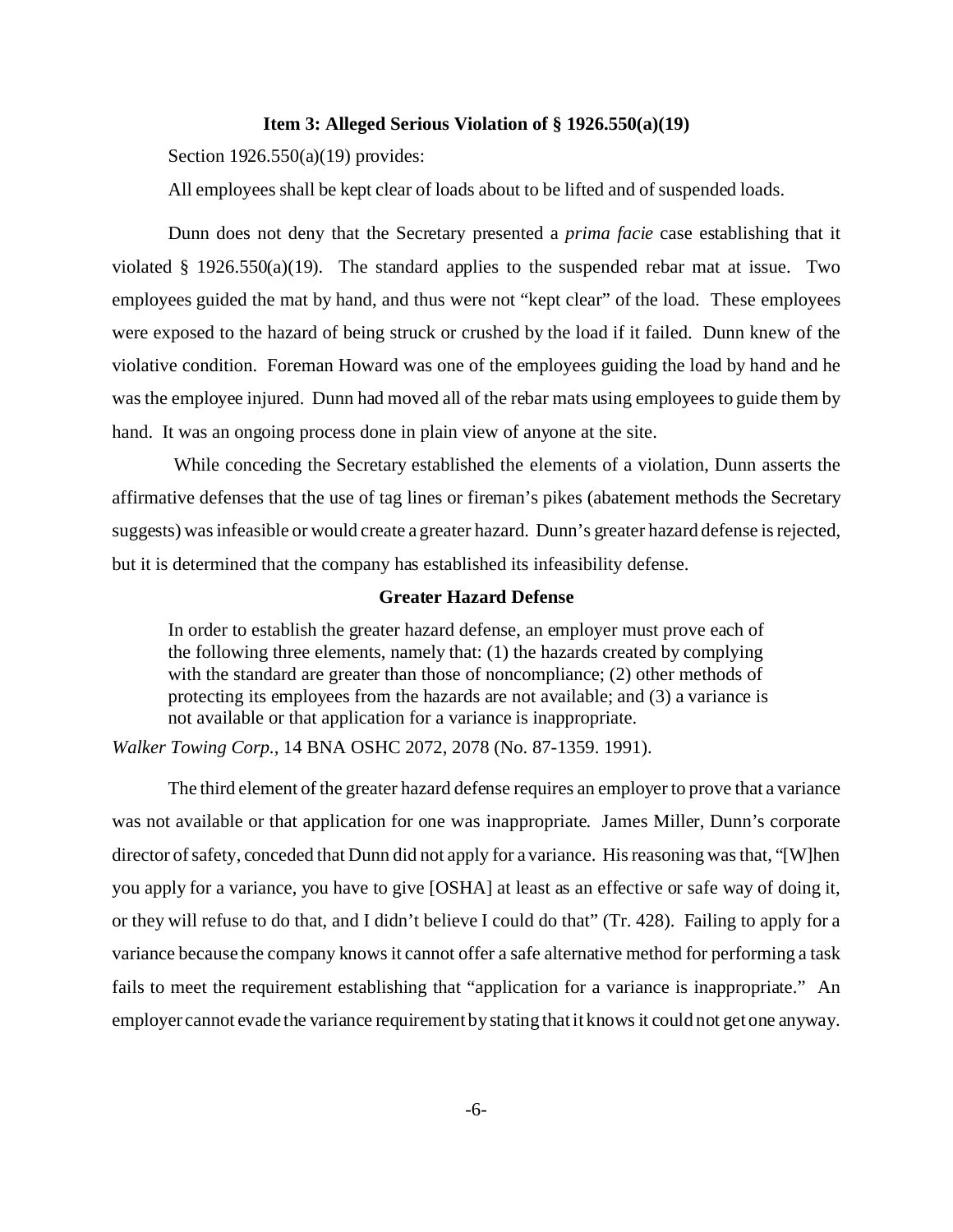Miller also gave vague testimony suggesting that a variance was unavailable because the approval process took too long (Tr. 429-430):

Miller: The only [variance] I do remember was I did an inspection on a company called Russ Engineering and I do remember they did have a variance on a certain process. I don't remember what that process was. I just remember seeing it.

Q. Do you recall how long the variance approval process took?

Miller: No, I don't know how long that was, but I know what the policy is today.

Q. How long did that take?

Miller. I think OSHA's goal is to have at least 120 days or a maximum of 120 days.

Dunn took no steps towards obtaining a variance prior to beginning the Nelson-Atkins Museum expansion project. Miller's testimony is a *post hoc* attempt to fulfill the variance requirement so Dunn can proceed with its greater hazard defense. The variance element, however, is an integral part of the defense, and not a mere technicality.<sup>2</sup> The courts have repeatedly reaffirmed the centrality of the variance requirement:

*See Dole v. Williams Enterprises, Inc.*, 876 F.2d 186, 188 (D.C. Cir. 1989); *Brock v. L.R. Willson & Sons, Inc.,* 773 F.2d 1377, 1389 n.13 (D.C. Cir. 1985) (found affirmative defense not proved because no evidence of application for variance); *RSR Corp. v. Donovan*, 747 F.2d 294, 303 (5th Cir. 1984); *Donovan v. Williams Enterprises, Inc.*, 744 F.2d 170, 178 n.12 (D.C. Cir. 1984) (greater hazard defense not possible because company did not apply for variance); *True Drilling Co. v. Donovan*, 703 F.2d 1087, 1090 (9th Cir. 1983) (rejected attack on variance requirement); *Modern Drop Forge Co. v. Secretary*, 683 F.2d 1105, 1116 (7th Cir.

 $\overline{2}$ 

In its brief, Dunn cites *Caterpillar, Inc. v. Herman*, 131 F.3d 666 (7<sup>th</sup> Cir. 1997), for the proposition that an application for a variance is unavailable when, "by the time it received a ruling, it would long have been out of compliance with [the standard at issue]" (Dunn's brief, p. 23). Dunn's reliance on this case is misplaced. Caterpillar's employees were engaged in a bitter strike when the union asked the employer to turn over its injury and illness logs in compliance with § 1904.7(b). Caterpillar refused, on the grounds that employees who crossed the picket line could be identified by the records and would possibly be harassed or physically injured. Under these peculiar circum stances, the Seventh Circuit agreed with the employer, and disagreed with the administrative law judge, that application for a variance to the recordkeeping standard was inappropriate because it was in noncompliance from the moment it declined to hand over the records. The Seventh Circuit emphasized that, in the usual case, "Doubtless an employer should seek a variance when it can, and an unjustified failure to do so defeats a greater-hazard defense." *Id.* at 669.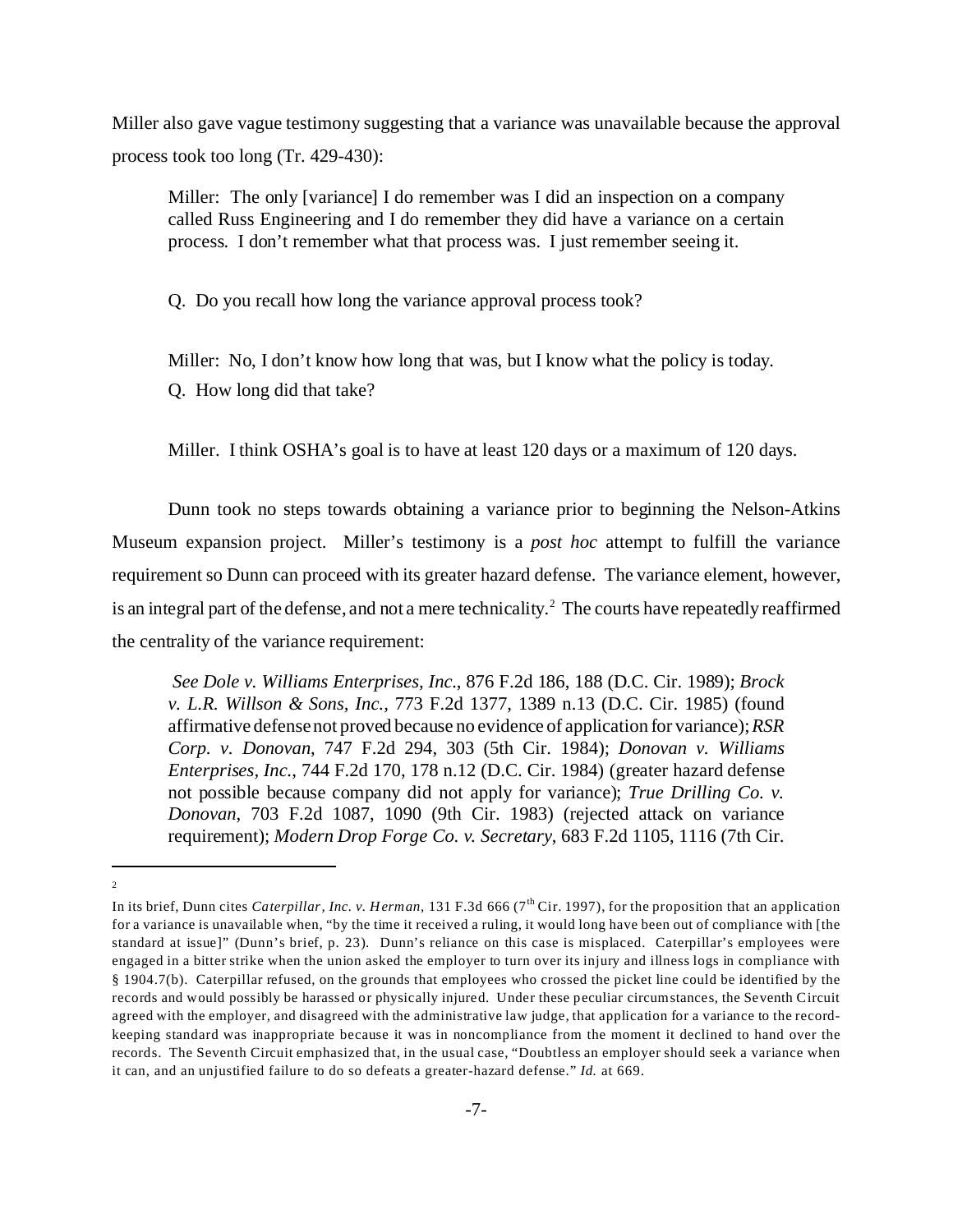1982) (variance element "important"); *PBR, Inc. v. Secretary*, 643 F.2d 890, 895 (1st Cir. 1981) (variance requirement necessary to ensure that employees not exposed to hazards because employer incorrectly assumes its practice safer than complying); *H.S. Holtz Construction Co. v. Marshall*, 627 F,2d 149, 152 (8th Cir. 1980) (application for a variance found to be inappropriate; did not rule on appropriateness of elements of Commission's greater hazard defense); *Voegele Co. v. OSHRC,* 625 F.2d 1075, 1080-81 (3d Cir. 1980); *Noblecraft Indus. v. Secretary*, 614 F.2d 199, 205 (9th Cir. 1980) (upheld variance requirement); *General Electric Co. v. Secretary*, 576 F.2d 558, 560-61 (3d Cir. 1978) (upheld variance requirement); *Irwin Steel Erectors, Inc. v. OSHRC*, 574 F.2d 222, 223-24 (5th Cir. 1978). *Cf. Diebold, Inc. v. Marshall,*  585 F.2d 1327, 1339 (6th Cir. 1978) (courts look with jaundiced eye on claims of technological infeasibility raised without first seeking variance or amendment of standard).

*Spancrete Northeast, Inc.,* 15 BNA OSHC 1020, 1023, fn 3 (No. 86-521, 1991).

Dunn's failure to apply for a variance or offer evidence establishing that a variance was unavailable or that application for one was inappropriate derails its greater hazard defense. The defense is rejected.

#### **Infeasibility Defense**

In response to Dunn's assertion that it was infeasible to move the rebar mats by other than hand-direction, the Secretary suggested two different methods which could be used to guide the suspended rebar mat while complying with the standard: tag lines and fireman's pikes.

To establish the affirmative defense of infeasibility, an employer must show that (1) the means of compliance prescribed by the applicable standard would have been infeasible, in that (a) its implementation would have been technologically or economically infeasible or (b) necessary work operations would have been technologically or economically infeasible after its implementation, and (2) there would have been no feasible alternative means of protection.

*V.I.P Structures, Inc.,* 16 BNA OSHC 1873 (No. 91-1167, 1994).

Dunn trains its employees to use tag lines when moving suspended loads. Nathan Hurley had been an ironworker for Dunn for 8 years at the time of the hearing (Tr. 285). He stated that, generally (he estimated 80 to 90 percent of the time), Dunn used tag lines to control suspended loads: "It's safer, it's smarter" (Tr. 324). But, Hurley testified, Dunn concluded that tag lines would not work when guiding the rebar mats to the elevator shaft (Tr. 324):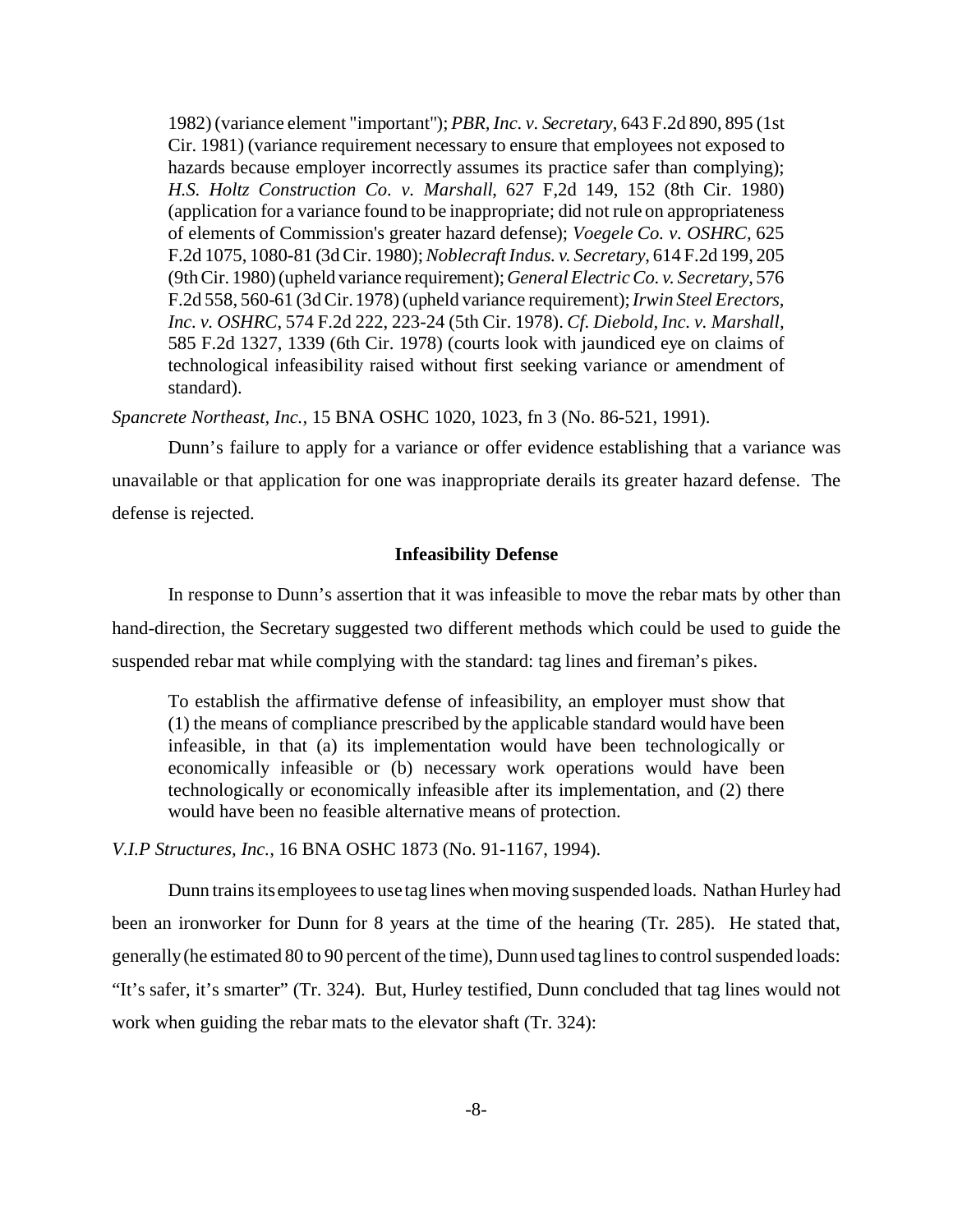We position [ed] ourselves down in the hole, had our tools out, got set up, we're ready to pick. We looked around at the obstructions. As I said, there's different variables of obstructions. We determined a tag line would not work due to the fact of how you would have to manipulate it backwards and forwards in order to maintain control. Plus, when you got over to the east side, you would have to make a 90-degree turn. I don't see how that's possible with a tag line.

Wayne Wells had been an ironworker for 13 years at the time of the hearing (Tr. 330). He stated, "About 80 or 90 percent of the time we would use [tag lines] if we have an open area to where it's possible and they are not going to get hung up" (Tr. 384). It was Wells's opinion that the pick could not have been accomplished using tag lines (Tr. 396).

Foreman Howard stated that the pick would have been impossible to accomplish using tag lines (Tr. 184-185). Compliance officer Alpert himself stated that moving the rebar mat to the elevator shaft was a "narrow and tricky task" and concluded that using tag lines to control the load "certainly would have been difficult and maybe impossible" (Tr. 86-88).

Alpert's suggestion was to use fireman's pikes to control the suspended load. He testified that he went to the nearest fire station and took photographs of a fireman's pike, a pole equipped with a hook at each end (Exhs. C-4a through C-4d; Tr. 38-39). Alpert contended that an employee could both push and, using the hooks at the ends, pull a suspended load with the pike, while keeping clear of the load (Tr. 39). Alpert stated that fireman's pikes are readily available in many industries, including the timber and fishing industries (Tr. 40). The pikes come in lengths ranging from 5 feet to 30 feet or more (Tr. 41).

Alpert had conducted approximately 250 construction site inspections at the time of the Dunn inspection, but he had never seen an employer use a fireman's pike to control a suspended load (Tr. 76). None of the witnesses had ever used or seen a fireman's pike at a construction site (Tr. 169-170, 237-238, 310-311). Howard, Hurley, Wells, and Michael Bright (ironworker and business agent for Ironworkers Local 10, the local representing Dunn's ironworkers (Tr. 234-235)), all testified that it would be impossible to control the suspended load using fireman's pikes. As with tag lines, employees can only pull the suspended load toward them. For the task at hand, Dunn's crew needed to guide the rebar mat around obstacles, turn it at a 90 degree angle, and lower it into an excavation.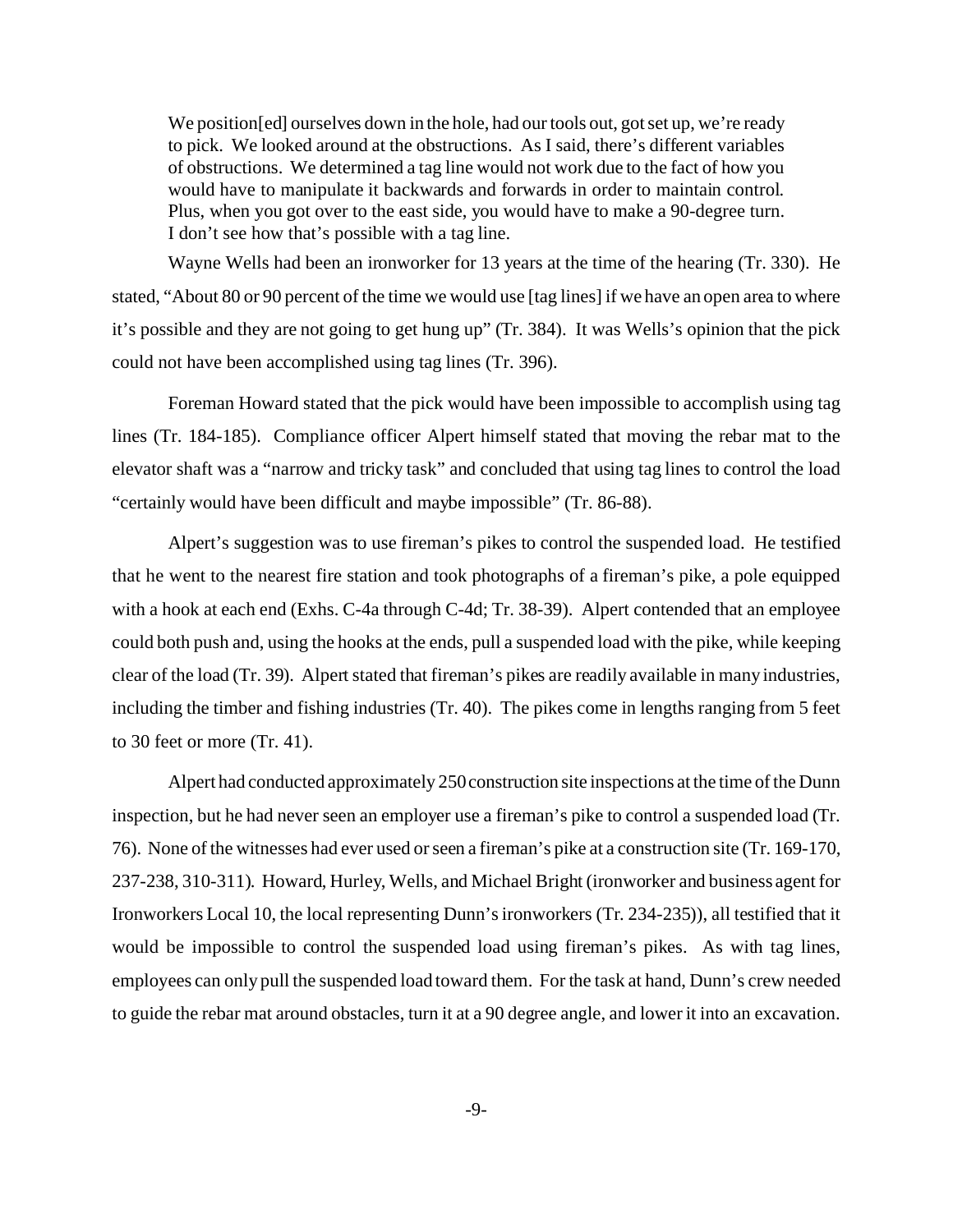Having the ability to pull the load in one direction would not provide the necessary control (Tr. 170 171, 312)

Hurley previously had worked as a volunteer fireman and had used a fireman's pike in a rescue operation (Tr. 310). As the only witness who had actually used a pike under any circumstances, Hurley explained why pikes are inappropriate tools for controlling suspended loads (Tr. 311-312):

There's supposed to be a keeper [to maintain contact between the hook and the load] of some sort. Without that keeper, you've got the potential of it coming back on you. Then, you lose your grip. Now, what happens if it gets away from you by the time you're able to grab it again? And, also, you can push it, but if you will notice there is a curvature on it. So, you've got the potential of sliding off of it.

And, one other factor would be, what if it gets hung up and pulled from your hand? Now, you have a dangling object; no control whatsoever.

The specific testimony of the ironworkers pinpointing the problems with using tag lines and fireman's pikes is given more weight than the theoretical testimony of Alpert, who had no construction experience and had never observed a pick. Alpert told safety director Miller that he was frustrated at being assigned the Dunn inspection because he lacked the knowledge and experience to conduct it (Tr. 76-77). The ironworkers' testimony is also weighted more than that of Donald Kallstrom, a safety and occupational health manager for OSHA, who testified that tag lines could have been used to control the rebar mats. Kallstrom had not been to the worksite and had only looked at the redacted file provided by the Secretary (Tr. 188-189). Kallstrom had never worked in construction (Tr. 222). Neither Alpert nor Kallstrom had firsthand experience in guiding suspended loads. The ironworkers, on the other hand, presented specific explanations why alternative methods proposed by the Secretary were not feasible. It is the employer's burden to prove the elements of this defense, but given the logistics of the maneuver, it is difficult to envision possibilities other than the two suggested by the Secretary.

It is determined that Dunn established that, under these circumstances, it was infeasible for employees to perform the maneuver while being "kept clear of loads about to be lifted and of